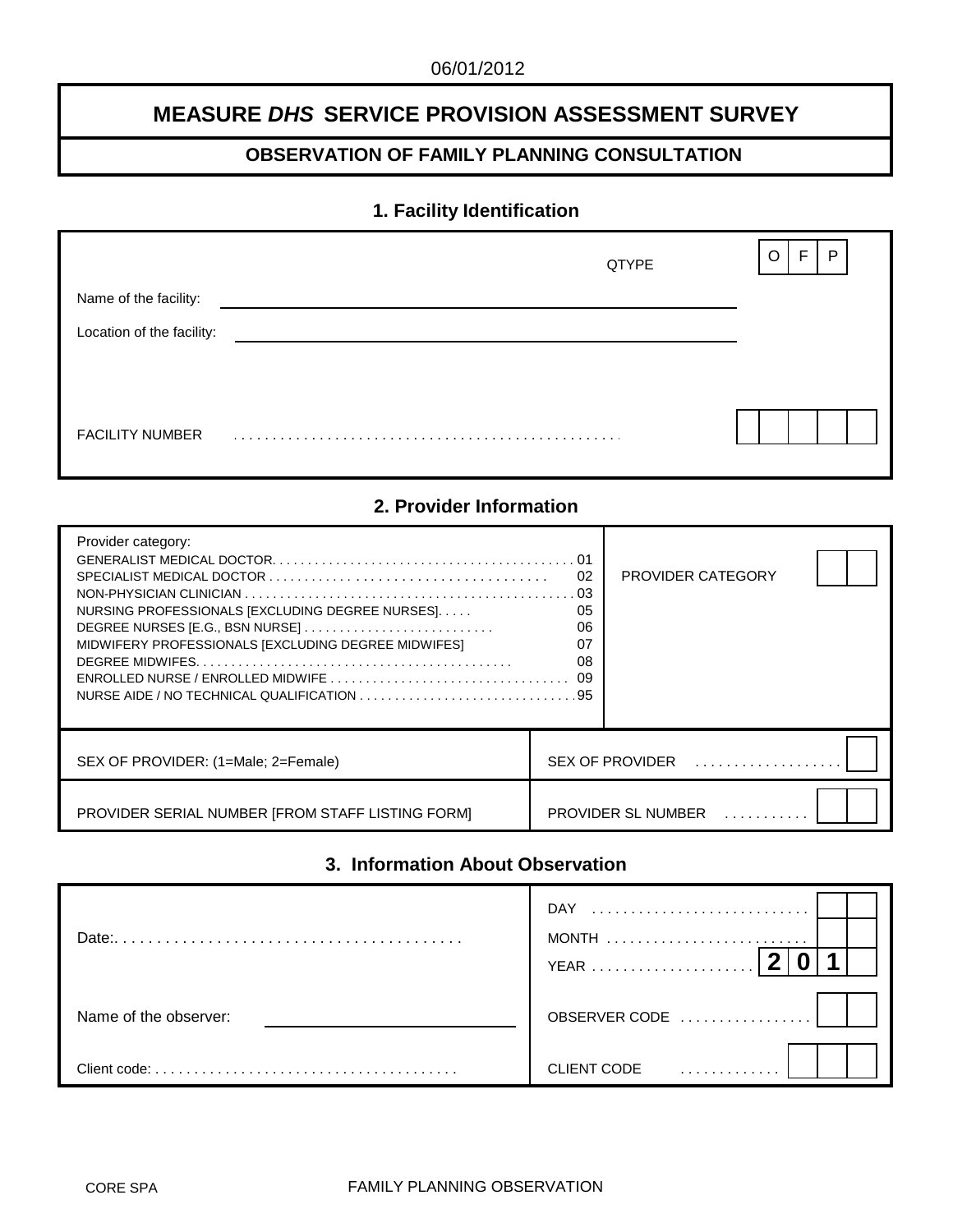# **4. Observation of Family Planning Consultation**

| 4. ODSERVATION OF FAMILY Planning Consultation |                                                                                                                                                                                                                                                                                                                                                                                 |                              |       |  |
|------------------------------------------------|---------------------------------------------------------------------------------------------------------------------------------------------------------------------------------------------------------------------------------------------------------------------------------------------------------------------------------------------------------------------------------|------------------------------|-------|--|
| NO.                                            | <b>QUESTIONS</b>                                                                                                                                                                                                                                                                                                                                                                | <b>CODING CLASSIFICATION</b> | GO TO |  |
|                                                |                                                                                                                                                                                                                                                                                                                                                                                 |                              |       |  |
|                                                | BEFORE OBSERVING THE CONSULTATION, OBTAIN PERMISSION FROM BOTH THE SERVICE PROVIDER<br>AND THE CLIENT. MAKE SURE THAT THE PROVIDER KNOWS THAT YOU ARE NOT THERE TO EVALUATE<br>HIM OR HER, AND THAT YOU ARE NOT AN "EXPERT" TO BE CONSULTED DURING THE SESSION.                                                                                                                 |                              |       |  |
|                                                | <b>READ TO PROVIDER:</b> Hello. I am [OBSERVER]. I am representing the [IMPLEMENTING ORG]<br>We are conducting a study of health facilities in [COUNTRY] with the goal of finding ways to improve the<br>delivery of services. I would like to observe your consultation with this client in order to understand how<br>family planning services are provided in this facility. |                              |       |  |
|                                                | Information from this observation is confidential. Neither your name nor that of the client will be recorded.<br>The information acquired during this observation may be used by the MOH or other organizations to<br>improve services, or for research on health services; however, neither your name nor the names of your<br>clients will be entered in any database.        |                              |       |  |
|                                                | Do you have any questions for me? If at any point you feel uncomfortable you can ask me to leave.<br>However, we hope you won't mind our observing your consultation.                                                                                                                                                                                                           |                              |       |  |
|                                                | Do I have your permission to be present at this consultation?                                                                                                                                                                                                                                                                                                                   |                              |       |  |

|     | Do I have your permission to be present at this consultation?                  |                                 |
|-----|--------------------------------------------------------------------------------|---------------------------------|
|     |                                                                                |                                 |
|     | Interviewer's signature<br>(Indicates respondent's willingness to participate) | <b>MONTH</b><br>YEAR<br>DAY     |
| 100 | RECORD WHETHER PERMISSION WAS<br>RECEIVED FROM THE PROVIDER.                   | <b>YFS</b><br>NO.<br><b>END</b> |

|     | READ TO CLIENT: Hello, I am______________. I am representing the [IMPLEMENTING ORG]<br>We are conducting a study of health services in [COUNTRY]. I would like to be present while you<br>are receiving services today in order to understand how family planning services are provided in this<br>facility.<br>We are not evaluating the [PROVIDER] or the facility. And although information from this observation                                                                          |                                                               |
|-----|-----------------------------------------------------------------------------------------------------------------------------------------------------------------------------------------------------------------------------------------------------------------------------------------------------------------------------------------------------------------------------------------------------------------------------------------------------------------------------------------------|---------------------------------------------------------------|
|     | may be provided to researchers for analyses, neither your name nor the date of services will be provided<br>in any shared data, so your identity and any information about you will remain completely confidential.                                                                                                                                                                                                                                                                           |                                                               |
|     | Please know that whether you decide to allow me to observe your visit is completely voluntary and that<br>whether you agree to participate or not will not affect the services you receive. If at any point you would<br>prefer I leave please feel free to tell me.<br>After the consultation, my colleague would like to talk with you about your experience here today.<br>Do you have any questions for me at this time? Do I have your permission to be present at this<br>consultation? |                                                               |
| 101 | RECORD WHETHER PERMISSION WAS<br>RECEIVED FROM THE CLIENT.                                                                                                                                                                                                                                                                                                                                                                                                                                    | YES  1<br>NO  2<br><b>END</b>                                 |
| 102 | RECORD THE TIME THE OBSERVATION STARTED                                                                                                                                                                                                                                                                                                                                                                                                                                                       |                                                               |
| 103 | IS THIS THE FIRST OBSERVATION FOR THIS<br><b>PROVIDER FOR THIS SERVICE?</b>                                                                                                                                                                                                                                                                                                                                                                                                                   | <b>YES</b><br>$\overline{1}$<br>NO  2                         |
| 104 | RECORD THE SEX OF CLIENT.                                                                                                                                                                                                                                                                                                                                                                                                                                                                     | $\overline{1}$<br>FEMALE $\ldots \ldots \ldots \ldots \ldots$ |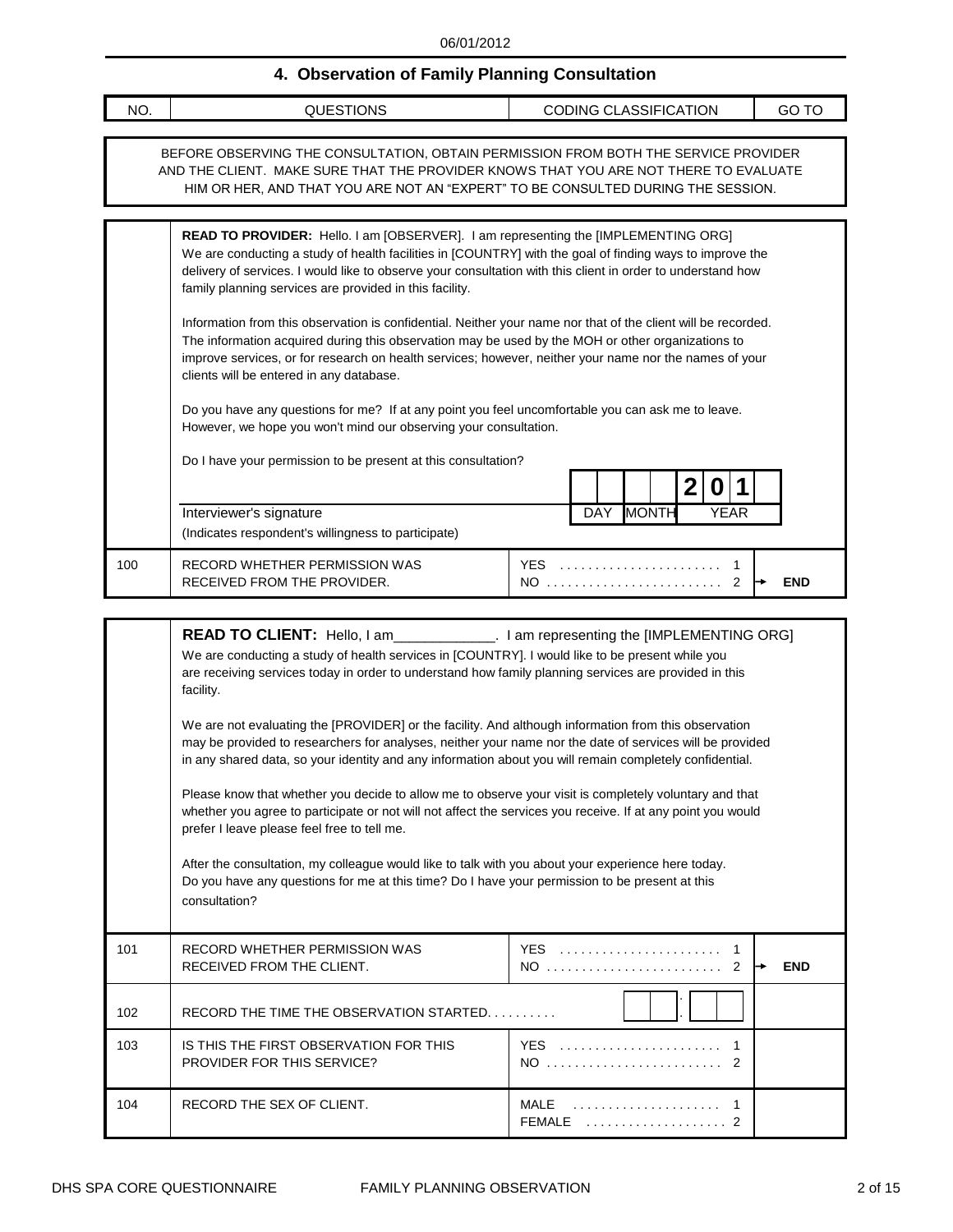NO.

QUESTIONS / OBSERVATIONS CODES

## **CLIENT HISTORY (FEMALE CLIENTS ONLY)**

| 105 | INDICATE BELOW WHETHER THE PROVIDER ASKED ABOUT OR THE CLIENT VOLUNTEERED<br>INFORMATION ON THE FOLLOWING ITEMS: |   |
|-----|------------------------------------------------------------------------------------------------------------------|---|
| 01  | Last delivery date or age of youngest child                                                                      | A |
| 02  | Last menstrual period (assess if currently pregnant)                                                             | B |
| 03  | Breastfeeding status                                                                                             | С |
| 04  | Regularity of menstrual cycle                                                                                    | D |
| 05  | None of the above                                                                                                |   |

## **CLIENT HISTORY (ALL CLIENTS)**

| 106 | CLIENT'S PERSONAL INFORMATION AND REPRODUCTIVE HISTORY. INDICATE BELOW<br>WHETHER THE PROVIDER ASKED ABOUT OR THE CLIENT VOLUNTEERED INFORMATION<br>ON THE FOLLOWING ITEMS: |   |
|-----|-----------------------------------------------------------------------------------------------------------------------------------------------------------------------------|---|
| 01  | Age of client                                                                                                                                                               | A |
| 02  | Number of living children                                                                                                                                                   | B |
| 03  | Desire for a child or more children                                                                                                                                         | C |
| 04  | Desired timing for birth of next child                                                                                                                                      | D |
| 05  | None of the above                                                                                                                                                           |   |

## **PHYSICAL EXAMINATION**

| 107 | RECORD WHETHER THE PROVIDER PERFORMED ANY OF THE FOLLOWING PHYSICAL<br>EXAMINATIONS OR ASKED ANY OF THE FOLLOWING HEALTH QUESTIONS: |   |
|-----|-------------------------------------------------------------------------------------------------------------------------------------|---|
| 01  | Took the client's blood pressure                                                                                                    | A |
| 02  | Weighed the client                                                                                                                  | B |
| 03  | Asked the client about his/her smoking habits                                                                                       |   |
| 04  | Asked the client about symptoms of STIs (e.g., abnormal vaginal/urethral discharge)                                                 |   |
| 05  | Asked the client about any chronic illnesses (heart disease, diabetes, hypertension,<br>liver disease, or breast cancer)            | F |
| 06  | None of the above                                                                                                                   |   |

#### **PARTNER AND STIS**

| 108            | RECORD WHETHER THE PROVIDER DISCUSSED ANY OF THE FOLLOWING ISSUES RELATED<br>TO SEXUAL PARTNERS AND CHOICE OF FAMILY PLANNING METHOD. |                |
|----------------|---------------------------------------------------------------------------------------------------------------------------------------|----------------|
| 0 <sub>1</sub> | Partner's attitude toward family planning (in favor of, or against idea of family planning)                                           | $\overline{A}$ |
| 02             | Partner status (number of client's sexual partners, or of client's partner;<br>periods of partner's absence)                          | B              |
| 03             | Client's perceived risk of STIs/HIV                                                                                                   |                |
| 04             | Use of condoms to prevent STIs/HIV                                                                                                    |                |
| 05             | Using condoms along with another method (dual method) to prevent both<br>pregnancy and STIs/HIV                                       | F              |
| 06             | None of the above                                                                                                                     |                |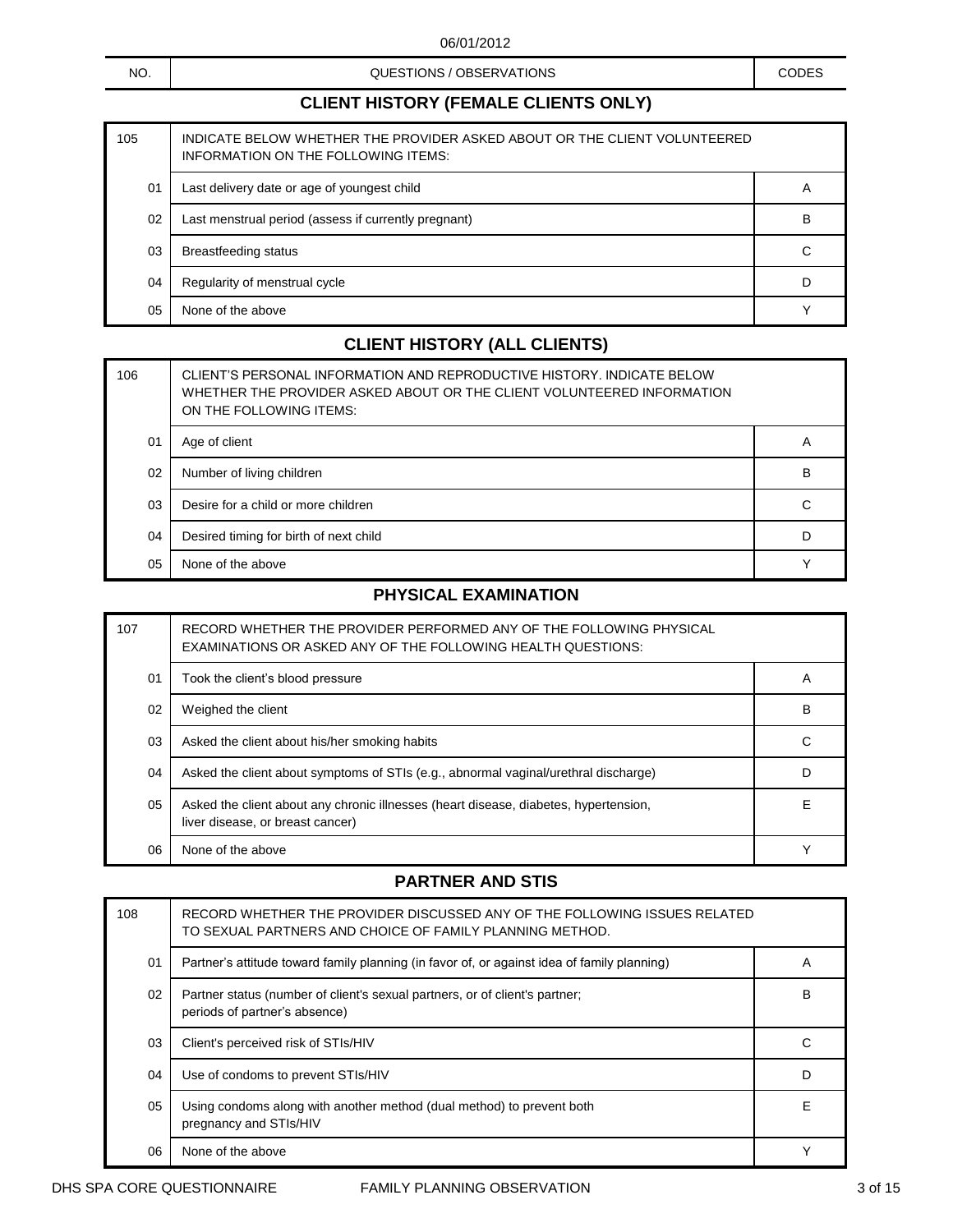#### NO. NO. NO. A CODES CONSUMING A CODES CODES CODES CODES AND CODES

# **CLIENT HISTORY (FEMALE CLIENTS ONLY) QUESTIONS/CONCERNS**

| 109 | RECORD WHETHER THE PROVIDER OR CLIENT DID ANY OF THE FOLLOWING                                                         |   |
|-----|------------------------------------------------------------------------------------------------------------------------|---|
| 01  | Provider asked client is he/she had questions or concerns regarding current method                                     | A |
| 02  | Client expressed concerns about method, or asked questions about method,<br>including possible side effects of method. | в |
| 03  | None of the above                                                                                                      |   |

### **PRIVACY/CONFIDENTIALITY**

| 110 | RECORD WHETHER THE PROVIDER TOOK ANY OF THE FOLLOWING STEPS TO ASSURE<br>THE CLIENT OF PRIVACY |   |
|-----|------------------------------------------------------------------------------------------------|---|
| 01  | Ensured visual privacy                                                                         | A |
| 02  | Ensured auditory privacy                                                                       | B |
| 03  | Assured the client orally of confidentiality                                                   | C |
| 04  | None of the above                                                                              |   |

#### **METHODS PROVIDED OR PRESCRIBED**

| 111 | <b>VERIFY METHOD WITH PROVIDER AND INDICATE WHICH METHOD(S) WERE EITHER</b><br>PROVIDED OR PRESCRIBED DURING THIS VISIT. IF CONDOMS WERE EITHER PRESCRIBED<br>OR PROVIDED FOR USE ALONG WITH ANOTHER METHOD, CIRCLE BOTH METHODS. |                                                               |                                          |  |
|-----|-----------------------------------------------------------------------------------------------------------------------------------------------------------------------------------------------------------------------------------|---------------------------------------------------------------|------------------------------------------|--|
|     | IF CLIENT IS CONTINUING CLIENT WHO RECEIVED REFILLS FOR PILLS, REPEAT INJECTION,<br>OR REPLACEMENT FOR IUCD DURING THIS VISIT, CIRCLE THE METHOD THAT WAS<br>REPLENISHED IN COLUMN B.                                             |                                                               |                                          |  |
|     | <b>CAUTION!</b><br>AT LEAST ONE RESPONSE MUST BE REPORTED FOR EACH OF THE COLUNMS<br>IF NO METHOD IS PRECRIBED, THEN "Y" SHOULD BE CIRCLED IN COLUMN "A"                                                                          |                                                               |                                          |  |
|     |                                                                                                                                                                                                                                   | (A)                                                           | (B)                                      |  |
|     | <b>METHOD</b>                                                                                                                                                                                                                     | PRESCRIBED TO BE<br>FILLED LATER/DIFFERENT<br><b>LOCATION</b> | PROVIDED TO<br><b>CLIENT IN FACILITY</b> |  |
| 01  | <b>COMBINED ORAL PILL</b>                                                                                                                                                                                                         | A                                                             | $\overline{A}$                           |  |
| 02  | PROGESTIN-ONLY ORAL PILL                                                                                                                                                                                                          | B                                                             | B                                        |  |
| 03  | ORAL PILL (TYPE UNSPECIFIED)                                                                                                                                                                                                      | $\mathsf{C}$                                                  | $\mathbf C$                              |  |
| 04  | COMBINED INJECTABLE (MONTHLY)                                                                                                                                                                                                     | D                                                             | D                                        |  |
| 05  | PROGESTIN-ONLY INJECTABLE (2 OR 3-MONTHLY)                                                                                                                                                                                        | E                                                             | E                                        |  |
| 06  | <b>MALE CONDOM</b>                                                                                                                                                                                                                | F                                                             | F                                        |  |
| 07  | <b>FEMALE CONDOM</b>                                                                                                                                                                                                              | G                                                             | G                                        |  |
| 08  | <b>IUCD</b>                                                                                                                                                                                                                       | H                                                             | H                                        |  |
| 09  | <b>IMPLANT</b>                                                                                                                                                                                                                    | $\mathbf{I}$                                                  | $\mathbf{I}$                             |  |
| 10  | <b>EMERGENCY CONTRACEPTION</b>                                                                                                                                                                                                    | J                                                             | J                                        |  |
| 11  | CYCLE BEADS FOR STANDARD DAYS METHOD                                                                                                                                                                                              | K                                                             | K                                        |  |
| 12  | <b>COUNSELING ON PERIODIC ABSTINENCE</b>                                                                                                                                                                                          | L                                                             | $\mathsf{L}$                             |  |
| 13  | VASECTOMY (MALE STERILIZATION)                                                                                                                                                                                                    | м                                                             | м                                        |  |
| 14  | TUBAL LIGATION (FEMALE STERILIZATION)                                                                                                                                                                                             | N                                                             | N                                        |  |
| 15  | <b>LACTATIONAL AMENORHEA</b>                                                                                                                                                                                                      | O                                                             | $\circ$                                  |  |
| 16  | OTHER (E.G., SPERMICIDE, DIAPHRAGM)                                                                                                                                                                                               | X                                                             | X                                        |  |
| 17  | NO METHOD                                                                                                                                                                                                                         | Y                                                             | Y                                        |  |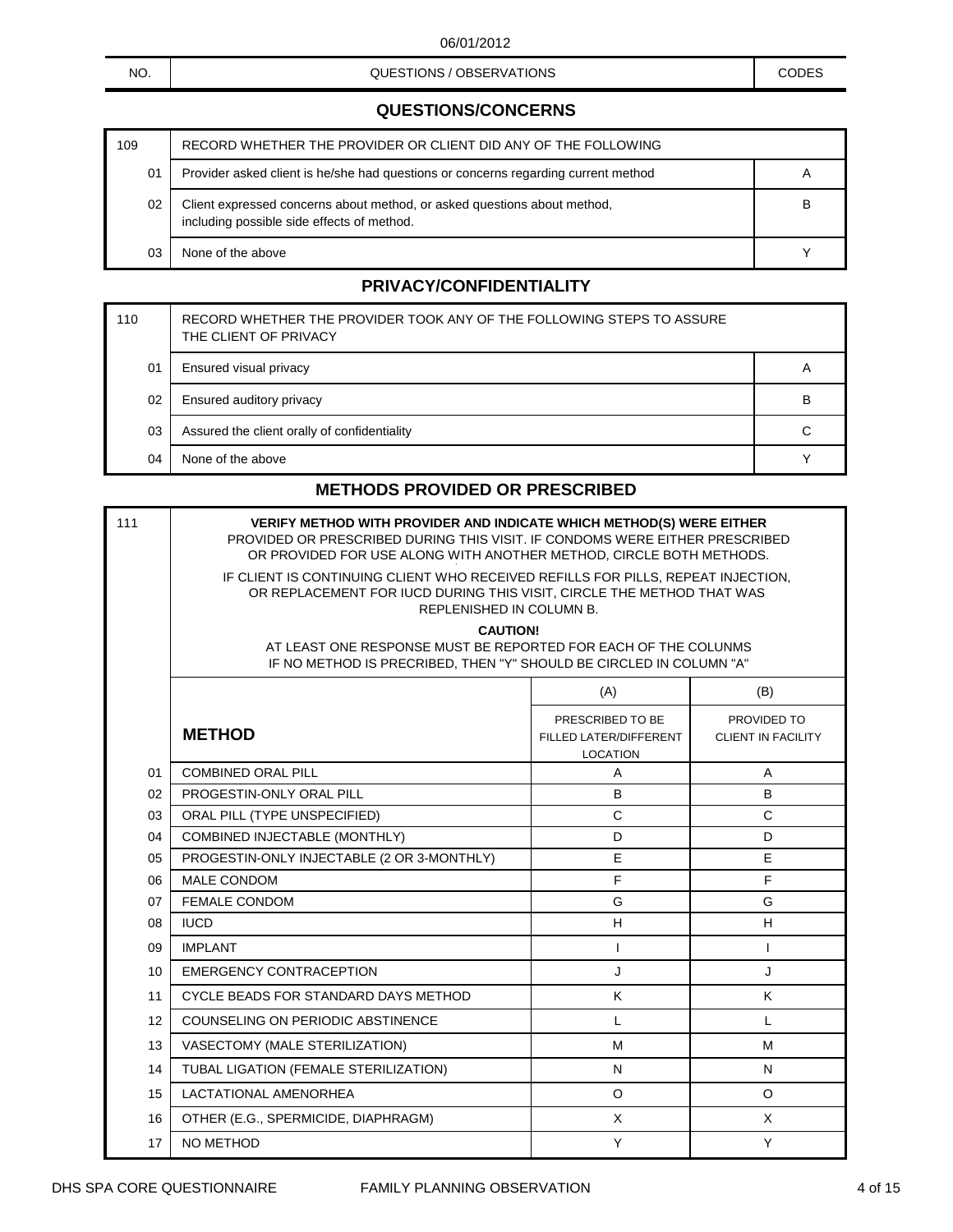|     | 00/01/4014                                                                                                                                          |              |
|-----|-----------------------------------------------------------------------------------------------------------------------------------------------------|--------------|
| NO. | QUESTIONS / OBSERVATIONS                                                                                                                            | <b>CODES</b> |
|     | FOR Q112-129, CIRCLE THE APPROPRIATE LETTERS TO INDICATE IF THE INFORMATION<br>UNDER EACH RELEVANT SECTION WAS DISCUSSED OR SHARED WITH THE CLIENT. |              |
| 112 | CHECK Q111: ARE "A", "B", "C", "D" OR "E" CIRCLED IN EITHER OR BOTHCOLUMNS?                                                                         |              |
|     | <b>NO</b><br><b>YES</b>                                                                                                                             | 114          |
| 113 | PILLS OR INJECTIONS                                                                                                                                 |              |
| 01  | When to take (pill daily; injection either every month or every 2 or 3 months)                                                                      | A            |
| 02  | Changes that may occur with menstruation (decreased flow or amenorrhea, spotting)                                                                   | B            |
| 03  | Initial side effects that may occur (such as                                                                                                        | С            |
|     | nausea, weight gain, and breast tenderness)                                                                                                         |              |
| 04  | What to do if forget pill or do not get injection on time                                                                                           | D            |
| 05  | Method does not protect against STIs, including HIV                                                                                                 | Е            |
| 06  | Should return to clinic if side effects appear or persist                                                                                           | F            |
| 07  | None of the above                                                                                                                                   | Y            |
| 114 | CHECK Q111: ARE "F" OR "G" CIRCLED IN EITHER OR BOTH COLUMNS?                                                                                       |              |
|     | <b>NO</b><br><b>YES</b>                                                                                                                             | 116          |
| 115 | <b>CONDOMS</b>                                                                                                                                      |              |
| 01  | Client cannot use if allergic to latex                                                                                                              | Α            |
| 02  | Each condom can be used only one time                                                                                                               | B            |
| 03  | Some lubricants may be used (male condom- water soluble only; female condom<br>-any lubricant)                                                      | C            |
| 04  | Can be used as backup method if client fears other method will fail                                                                                 | D            |
| 05  | Dual protection (from pregnancy and against STIs, including HIV)                                                                                    | Е            |
| 06  | None of the above                                                                                                                                   | Y            |
| 116 | CHECK Q111: IS "H" CIRCLED IN EITHER OR BOTH COLUMNS?                                                                                               |              |
|     | <b>YES</b><br><b>NO</b>                                                                                                                             | 118          |
| 117 | INTRAUTERINE CONTRACEPTIVE DEVICE (IUCD)                                                                                                            |              |
| 01  | Good for up to 5 years or 12 years                                                                                                                  | Α            |
| 02  | Should return to the clinic 3-6 weeks post insertion or after first menses                                                                          | B            |
| 03  | Common side effects that may occur (heavy bleeding for first few months post<br>insertion, spotting or mild abdominal cramps)                       | C            |
| 04  | Should return to clinic if side effects continue                                                                                                    | D            |
| 05  | User should regularly check strings after each menstruation                                                                                         | Е            |
| 06  | Method does not protect against STIs, including HIV                                                                                                 | F            |
| 07  | None of the above                                                                                                                                   | Y            |
|     |                                                                                                                                                     |              |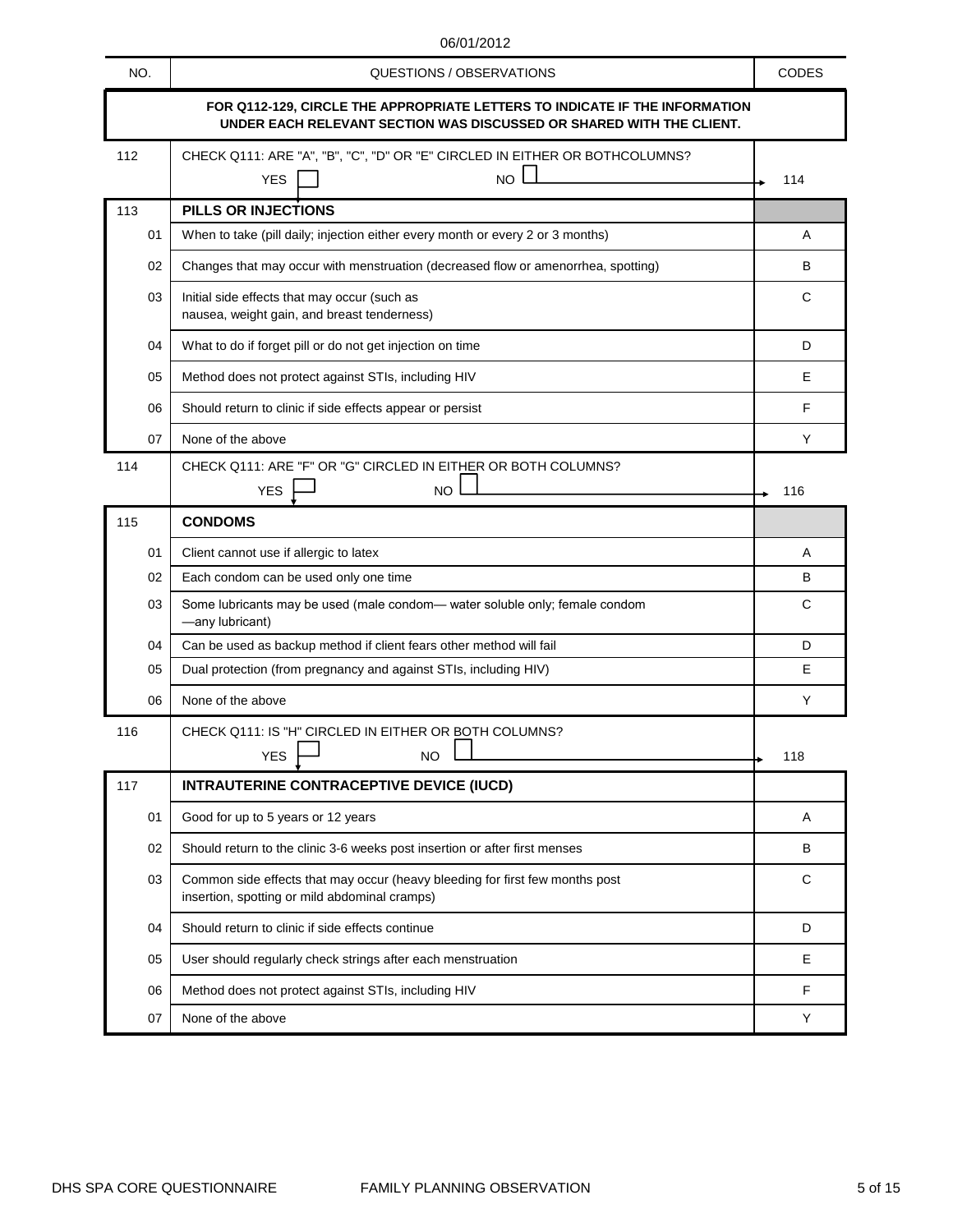| NO.      | QUESTIONS / OBSERVATIONS                                                                                                                     | <b>CODES</b> |
|----------|----------------------------------------------------------------------------------------------------------------------------------------------|--------------|
| 118      | CHECK Q111: IS "I" CIRCLED IN EITHER OR BOTH COLUMNS?<br><b>NO</b><br><b>YES</b>                                                             | 120          |
| 119      | <b>IMPLANTS</b>                                                                                                                              |              |
| 01       | Good for 3-5 years                                                                                                                           | Α            |
| 02       | Changes that may occur with menstruation (irregular bleeding, decreased flow, spotting)                                                      | B            |
| 03       | Initial side effects that may occur (such as nausea, weight gain, breast tenderness)                                                         | C            |
| 04       | Should return to clinic if side effects continue                                                                                             | D            |
| 05       | Method does not protect against STIs, including HIV                                                                                          | Е            |
| 06       | None of the above                                                                                                                            | Y            |
| 120      | CHECK Q111: IS "J" CIRCLED IN EITHER OR BOTH COLUMNS?                                                                                        |              |
|          | <b>YES</b><br>NO.                                                                                                                            | 122          |
| 121      | <b>EMERGENCY CONTRACEPTION</b>                                                                                                               |              |
| 01       | Take another dose if vomit within 2 hours of taking a dose                                                                                   | Α            |
| 02       | Return for pregnancy check if period is unusually light or fails to occur within 4 weeks                                                     | B            |
| 03       | First dose to be taken within 120 hours of unprotected sexual contact                                                                        | C            |
| 04       | Second dose should be taken 12 hours after first dose                                                                                        | D            |
| 05       | Not for routine contraception and therefore regimen not to be repeated or taken<br>more than three times in any one month                    | Е            |
| 06       | Method does not protect against STIs, including HIV                                                                                          | F            |
| 07       | None of the above                                                                                                                            | Y            |
| 122      | CHECK Q111: IS "K" OR "L" CIRCLED IN EITHER OR BOTH COLUMNS?<br><b>YES</b><br><b>NO</b>                                                      | 124          |
| 123      | PERIODIC ABSTINENCE OR STANDARD DAYS METHOD                                                                                                  |              |
| 01       | How to identify a woman's fertile period                                                                                                     | Α            |
| 02       | No intercourse during woman's fertile period without alternative method (condom)                                                             | B            |
| 03       | Method does not protect against STIs, including HIV                                                                                          | C            |
| 04       | None of the above                                                                                                                            | Y            |
| 124      | CHECK Q111: IS "M" CIRCLED IN EITHER COLUMN "A" OR COLUMN "B"?<br><b>NO</b><br><b>YES</b>                                                    | 126          |
| 125      | <b>VASECTOMY</b>                                                                                                                             |              |
| 01       | Partner is protected from pregnancy after 3 months                                                                                           | Α            |
| 02       | Use of a back-up method for the next 3 months                                                                                                | B            |
| 03<br>04 | Procedure intended to be permanent; slight risk of failure<br>Warning signs that may occur after surgery (severe pain, tenderness, bleeding) | C<br>D       |
| 05       | Should return to clinic if experience warning signs                                                                                          | Е            |
| 06       | Method does not protect against STIs, including HIV                                                                                          | F            |
| 07       | None of the above                                                                                                                            | Y            |
|          |                                                                                                                                              |              |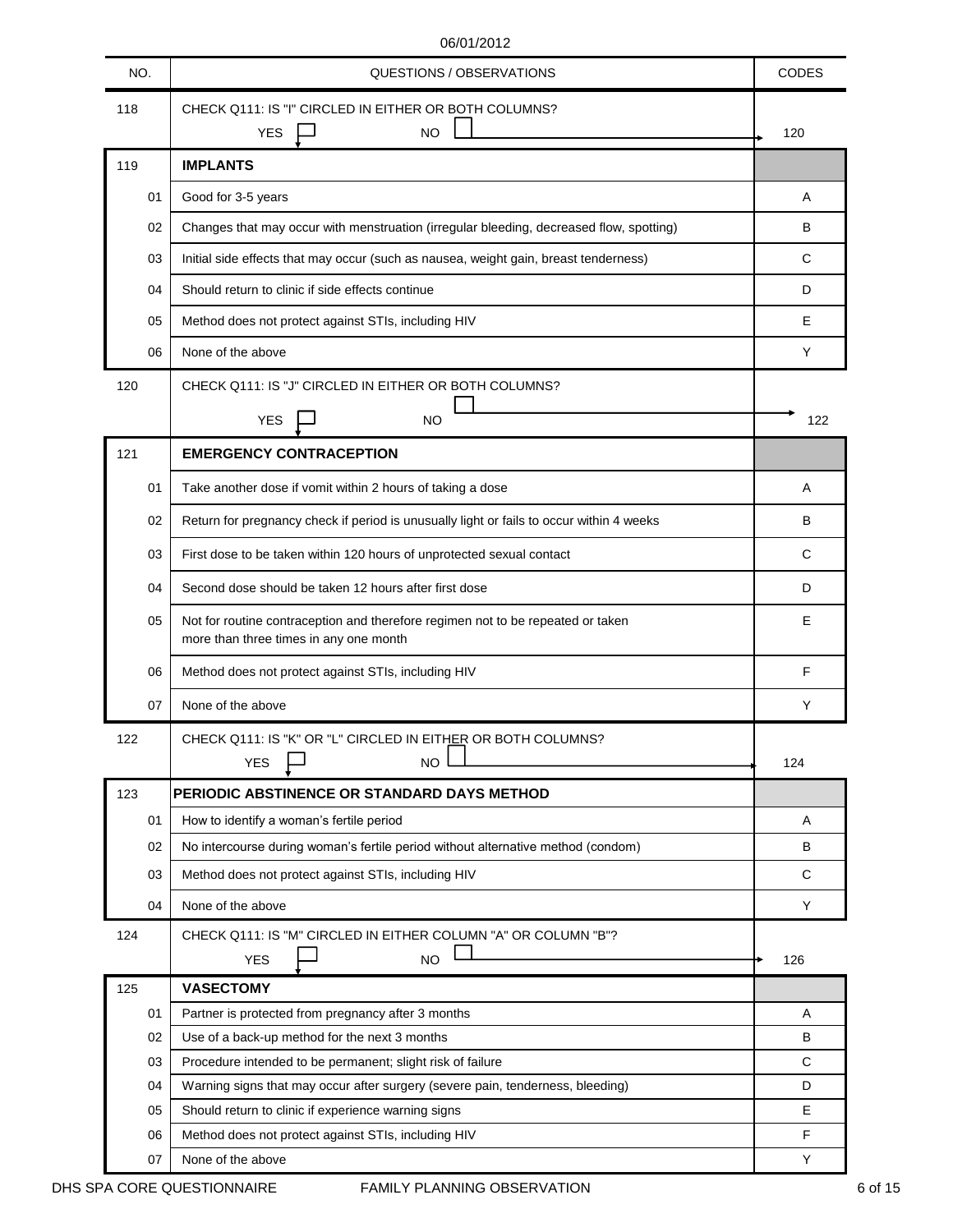| NO. | QUESTIONS / OBSERVATIONS                                                                                       | <b>CODES</b> |
|-----|----------------------------------------------------------------------------------------------------------------|--------------|
| 126 | CHECK Q111: IS "N" CIRCLED IN EITHER OR BOTH COLUMNS?<br>NO<br><b>YES</b>                                      | 128          |
| 127 | <b>FEMALE STERILIZATION</b>                                                                                    |              |
| 01  | Protect from pregnancy immediately                                                                             | A            |
| 02  | Procedure intended to be permanent, slight risk of failure                                                     | B            |
| 03  | Warning signs that may occur after surgery (severe pain, light-headedness, fever,<br>bleeding, missed periods) | $\mathsf{C}$ |
| 04  | Should return to clinic if experience warning sign                                                             | D            |
| 05  | Method does not protect against STIs, including HIV                                                            | E            |
| 06  | None of the above                                                                                              | Y            |
| 128 | CHECK Q111: IS "O" CIRCLED IN EITHER OR BOTH COLUMNS?                                                          |              |
|     | <b>YES</b><br><b>NO</b>                                                                                        | 130          |
| 129 | <b>LACTATIONAL AMENORRHEA (LAM)</b>                                                                            |              |
| 01  | Slight risk of pregnancy during the time shortly before regular menstruation resumes                           | A            |
| 02  | Must be exclusively (or near-exclusively) breastfeeding                                                        | B            |
| 03  | Not effective after menstruation begins again                                                                  | C            |
| 04  | Infant must be less than 6 months                                                                              | D            |
| 05  | Method does not protect against STIs, including HIV                                                            | Е            |
|     | None of the above                                                                                              | Υ            |

## **ADDITIONAL PROVIDER ACTIONS**

| 130 | RECORD WHETHER THE PROVIDER DID ANY OF THE FOLLOWING                                                                                      |              |
|-----|-------------------------------------------------------------------------------------------------------------------------------------------|--------------|
| 01  | Look at client's health card at any time before beginning the consultation, while<br>collecting information or while examining the client | $\mathsf{H}$ |
| 02  | Wrote on the client's health card                                                                                                         | B            |
| 03  | Used any visual aids for health education or counseling about family planning methods                                                     |              |
| 04  | Discussed a return visit                                                                                                                  |              |
| 05  | None of the above                                                                                                                         |              |

## **CONFIRM WITH PROVIDER**

| 131 | CONFIRM THE FOLLOWING WITH THE PROVIDER AT THE END OF THE CONSULTATION.<br>CHECK THE CLIENT CARD OR REGISTER IF NECESSARY. |                                             |  |
|-----|----------------------------------------------------------------------------------------------------------------------------|---------------------------------------------|--|
| 01  | Has this client had any previous contact with a<br>family planning provider in this facility?                              | DON'T KNOW<br>8                             |  |
| 02  | Has this client ever been pregnant?                                                                                        | MALE CLIENT.<br>DON'T KNOW. $\ldots$ ,<br>8 |  |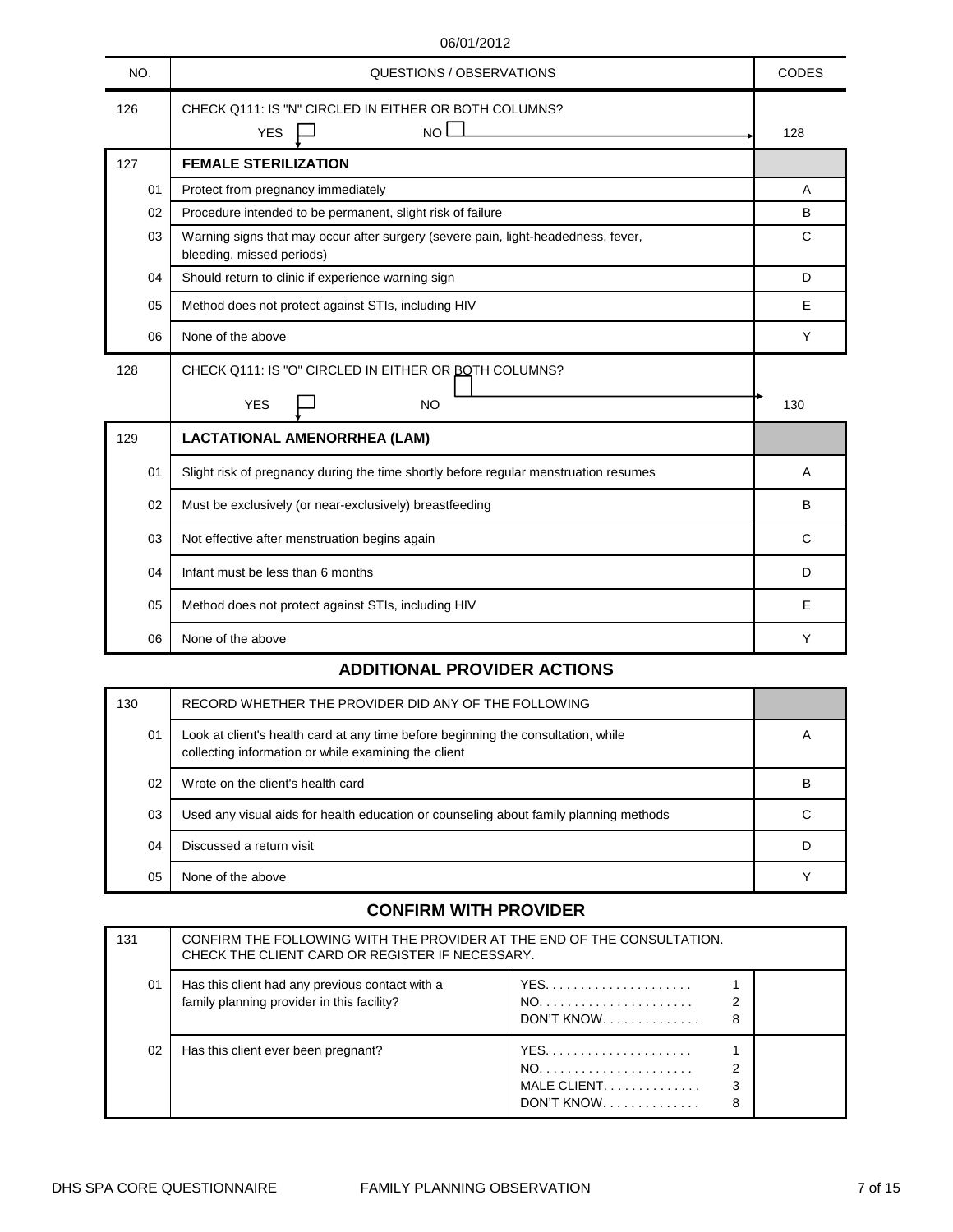NO. NO. NO. A CODES CONSUMING A CODES CODES CODES CODES AND CODES

# **5. CLINICAL OBSERVATION**

| 201 | INDICATE WHICH OF THE FOLLOWING PROCEDURES WAS CONDUCTED DURING THIS VISIT                                                                                                                                                                                                                                                                                                                                                                                                                                                                                                                                                                                                                                                                                                                                                     |  |                                                                                                                                                                                                                                                                |                   |
|-----|--------------------------------------------------------------------------------------------------------------------------------------------------------------------------------------------------------------------------------------------------------------------------------------------------------------------------------------------------------------------------------------------------------------------------------------------------------------------------------------------------------------------------------------------------------------------------------------------------------------------------------------------------------------------------------------------------------------------------------------------------------------------------------------------------------------------------------|--|----------------------------------------------------------------------------------------------------------------------------------------------------------------------------------------------------------------------------------------------------------------|-------------------|
| 01  | PELVIC EXAMAMINATION<br>Α                                                                                                                                                                                                                                                                                                                                                                                                                                                                                                                                                                                                                                                                                                                                                                                                      |  |                                                                                                                                                                                                                                                                |                   |
| 02  | <b>IUCD INSERTION AND/OR REMOVAL</b>                                                                                                                                                                                                                                                                                                                                                                                                                                                                                                                                                                                                                                                                                                                                                                                           |  | B                                                                                                                                                                                                                                                              |                   |
| 03  | <b>INJECTABLE GIVEN</b>                                                                                                                                                                                                                                                                                                                                                                                                                                                                                                                                                                                                                                                                                                                                                                                                        |  | C                                                                                                                                                                                                                                                              |                   |
| 04  | <b>IMPLANT INSERTION AND/OR REMOVAL</b>                                                                                                                                                                                                                                                                                                                                                                                                                                                                                                                                                                                                                                                                                                                                                                                        |  | D                                                                                                                                                                                                                                                              |                   |
| 05  | NONE OF THE ABOVE                                                                                                                                                                                                                                                                                                                                                                                                                                                                                                                                                                                                                                                                                                                                                                                                              |  | Y                                                                                                                                                                                                                                                              | 301               |
| 202 | IS THE CLINICAL PROVIDER THE SAME<br>PERSON WHO PROVIDED COUNSELLING?                                                                                                                                                                                                                                                                                                                                                                                                                                                                                                                                                                                                                                                                                                                                                          |  | <b>YES</b><br>$\mathbf{1}$<br>$\mathcal{P}$                                                                                                                                                                                                                    | 206               |
|     | READ TO PROVIDER: Hello, I am representing the [IMPLEMENTING ORG]. We are conducting<br>a study of health facilities, with the goal of finding ways to improve the delivery of services. I would like<br>to observe the procedure you will conduct with this client. [Ms. __] has agreed that she has no<br>objection to my presence. Observing all components of the services provided to [Ms. 10] will help<br>us to better understand how health services are provided.<br>Any information relating to this procedure will be completely confidential. If, at any point, you would<br>prefer I leave, please feel free to tell me.<br>Do you have any questions for me? Do I have your permission to be present during this<br>procedure?<br>Interviewer's signature<br>(Indicates respondent's willingness to participate) |  | $\overline{2}$<br>$\boldsymbol{0}$<br><b>YEAR</b><br><b>MONTH</b><br>DAY                                                                                                                                                                                       |                   |
| 203 | RECORD WHETHER PERMISSION WAS<br>RECEIVED FROM THE PROVIDER.                                                                                                                                                                                                                                                                                                                                                                                                                                                                                                                                                                                                                                                                                                                                                                   |  | YES  1<br>NO  2                                                                                                                                                                                                                                                | $\rightarrow$ 301 |
| 204 | RECORD THE TYPE OF<br>PROVIDER PROVIDING<br>MOST OF THE CLINICAL<br>EXAMINATION.                                                                                                                                                                                                                                                                                                                                                                                                                                                                                                                                                                                                                                                                                                                                               |  | SPECIALIST MEDICAL DOCTOR  02<br>NURSING PROFESSIONALS [EXCLUDING ASSOCIA05<br>ASSOCIATE DEGREE NURSES [E.G., BSN NURSE] 06<br>MIDWIFERY PROFESSIONALS [EXCLUDING ASSO(07<br>ASSOCIATE DEGREE MIDWIFES08<br>ENROLLED NURSE / ENROLLED MIDWIFE. 09<br>(SPECIFY) |                   |
| 205 | RECORD THE SEX OF THE PROVIDER<br>CONDUCTING THE CLINICAL EXAMINATION.                                                                                                                                                                                                                                                                                                                                                                                                                                                                                                                                                                                                                                                                                                                                                         |  | MALE<br><b>FEMALE</b><br>2<br>.                                                                                                                                                                                                                                |                   |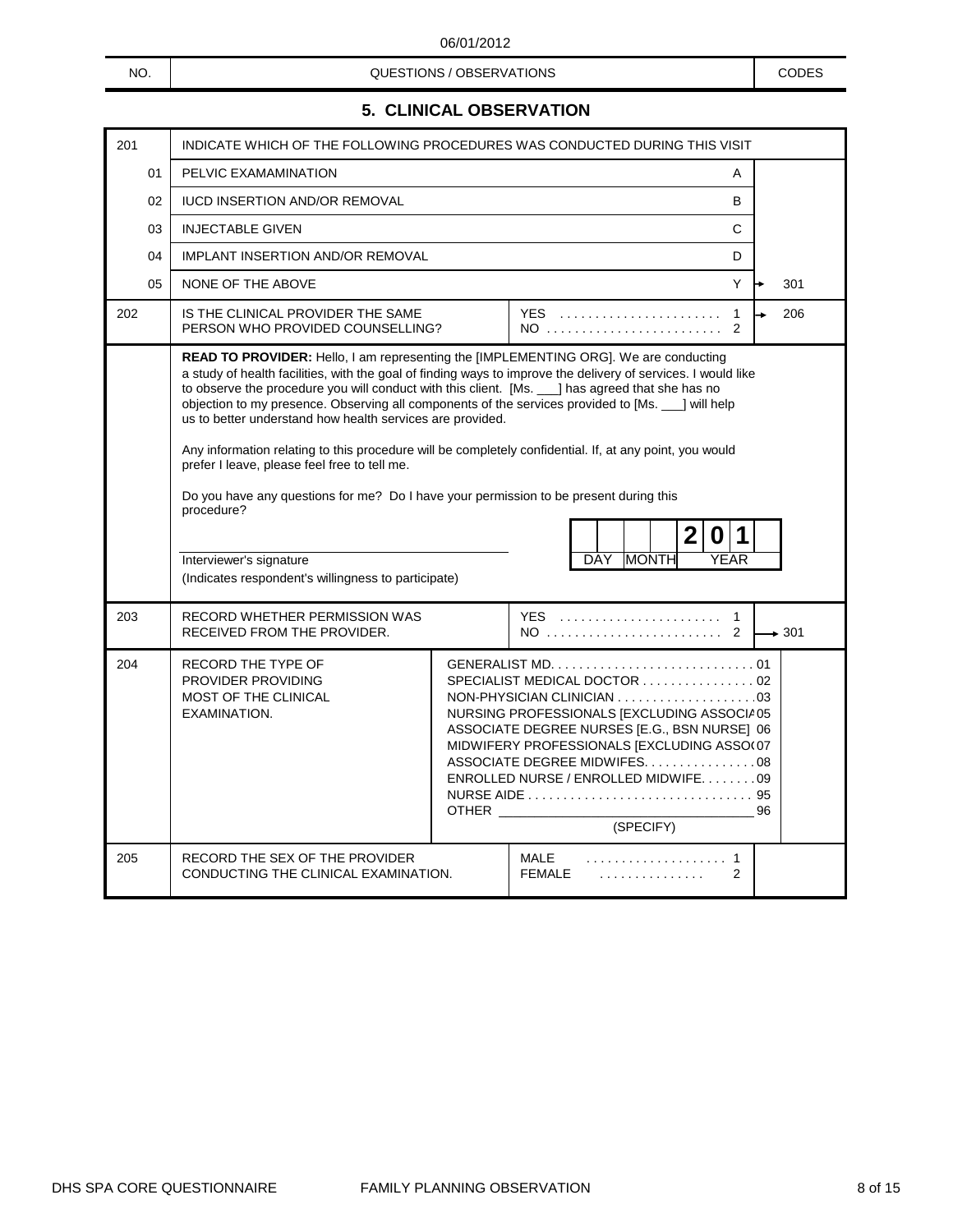NO. NO. NO. A CODES CONSUMING A CODES CODES CODES CODES AND CODES

# **6. PELVIC EXAMINATION**

| 206 | <b>CHECK Q201:</b><br>WAS A PELVIC EXAMINATION CONDUCTED?                       | 2 | 210 |
|-----|---------------------------------------------------------------------------------|---|-----|
|     | <b>BEFORE PROCEDURE</b>                                                         |   |     |
| 207 | RECORD WHETHER THE PROVIDER DID ANY OF THE FOLLOWING BEFORE PROCEDURE           |   |     |
| 01  | Ensured that client had visual privacy                                          |   | A   |
| 02  | Ensured that client had auditory privacy                                        |   | B   |
| 03  | Explained procedure to client before starting                                   |   | C   |
| 04  | Prepared all instruments before starting procedure                              |   | D   |
| 05  | Washed hands with soap and water or disinfected hands before starting procedure |   | Е   |
| 06  | Put on latex gloves before starting procedure                                   |   | F   |
| 07  | NONE OF THE ABOVE                                                               |   |     |

#### **DURING PROCEDURE**

| 208 | RECORD WHETHER THE PROVIDER DID ANY OF THE FOLLOWING DURING PROCEDURE                     |             |
|-----|-------------------------------------------------------------------------------------------|-------------|
| 01  | Used sterilized or high level disinfected (HLD) instruments                               | A           |
| 02  | Asked the client to take slow deep breaths and to relax muscles                           | в           |
| 03  | Inspected the external genitalia                                                          | С           |
| 04  | Explained speculum procedure to client (if speculum used)                                 | D           |
| 05  | Inspected the cervix and vaginal mucosa (using speculum and light)                        | Е           |
| 06  | Performed a bimanual examination<br>(TWO FINGERS IN VAGINA, OTHER HAND PALPATING ABDOMEN) | F           |
| 07  | NONE OF THE ABOVE                                                                         | $\check{ }$ |

| 209 | RECORD WHETHER THE PROVIDER DID ANY OF THE FOLLOWING AFTER THE PROCEDURE                               |   |
|-----|--------------------------------------------------------------------------------------------------------|---|
| 01  | Removed gloves                                                                                         |   |
| 02  | Washed or disinfected hands after removing gloves                                                      | B |
| 03  | Wiped contaminated surfaces with disinfectant                                                          |   |
| 04  | Placed reusable instruments in chlorine-based disinfecting solution immediately<br>after the procedure |   |
| 05  | None of the above                                                                                      |   |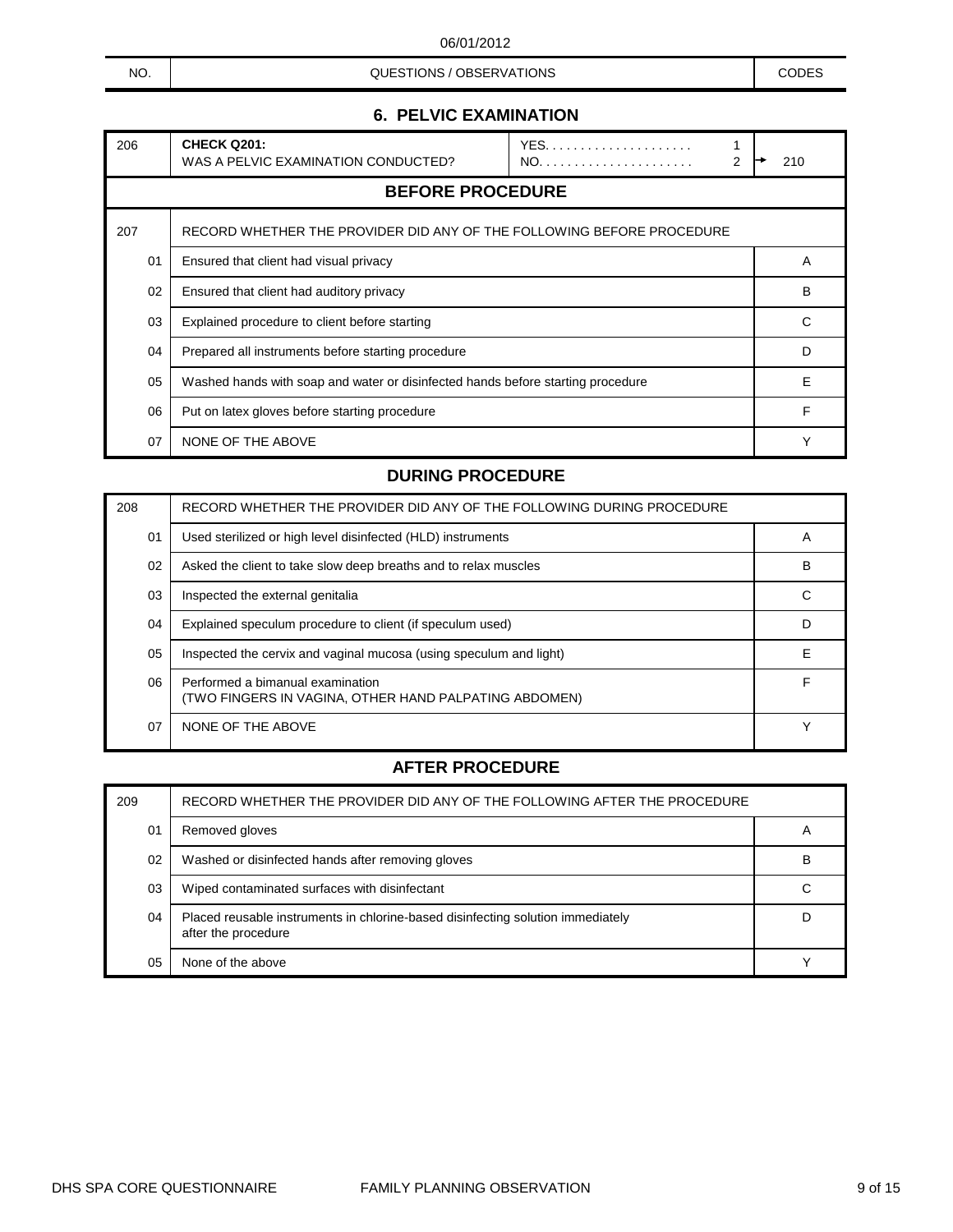| NO. | QUESTIONS / OBSERVATIONS | CODES |
|-----|--------------------------|-------|
|-----|--------------------------|-------|

# **7. IUCD INSERTION AND/OR REMOVAL**

| 210 | <b>CHECK 201:</b>           | <b>IUCD INSERTION</b> |     |
|-----|-----------------------------|-----------------------|-----|
|     | WAS AN IUCD EITHER INSERTED | <b>IUCD REMOVAL</b>   |     |
|     | OR REMOVED?                 | <b>IUCD CHECKUP</b>   |     |
|     |                             | NONE OF THE ABOVE     | 215 |

#### **BEFORE PROCEDURE**

| 211 | RECORD WHETHER THE PROVIDER DID ANY OF THE FOLLOWING BEFORE PROCEDURE. |   |
|-----|------------------------------------------------------------------------|---|
| 01  | Ensured that client had visual privacy                                 | A |
| 02  | Ensured that client had auditory privacy                               | в |
| 03  | Explained procedure to client before starting                          | C |
| 04  | (FOR NEW CLIENT) Reconfirmed client choice of method                   | D |
| 05  | (FOR NEW CLIENT) Confirmed client is not pregnant                      | Е |
| 06  | Prepared all instruments before starting procedure                     | F |
| 07  | Washed or disinfected hands before starting procedure                  | G |
| 08  | Put on latex gloves before starting procedure                          | н |
| 09  | Clean cervix and vagina with antiseptic                                |   |
| 10  | None of the above                                                      | Υ |

#### **DURING PROCEDURE**

| 212 | RECORD WHETHER THE PROVIDER DID ANY OF THE FOLLOWING DURING PROCEDURE.                    |             |
|-----|-------------------------------------------------------------------------------------------|-------------|
| 01  | Performed a bimanual examination<br>(TWO FINGERS IN VAGINA, OTHER HAND PALPATING ABDOMEN) | A           |
| 02  | Conducted a speculum examination before performing bimanual examination                   | B           |
| 03  | Inspected the cervix and vaginal mucosa (USING SPECULUM AND LIGHT)                        | C           |
| 04  | Used a tenaculum                                                                          | D           |
| 05  | Sounded the uterus before inserting IUCD                                                  | Е           |
| 06  | Explained any of the above procedures                                                     | F           |
| 07  | Used the no-touch technique for IUCD insertion                                            | G           |
| 08  | Used sterilized or high level disinfected (HLD) instruments                               | н           |
| 09  | None of the above                                                                         | $\check{ }$ |

| 213 | RECORD WHETHER THE PROVIDER DID ANY OF THE FOLLOWING AFTER PROCEDURE.                                  |   |
|-----|--------------------------------------------------------------------------------------------------------|---|
| 01  | Removed gloves                                                                                         |   |
| 02  | Washed or disinfected hands after removing gloves                                                      | в |
| 03  | Asked client to wait and rest for 5 minutes after inserting IUCD                                       |   |
| 04  | Wiped contaminated surfaces with disinfectant                                                          |   |
| 05  | Placed reusable instruments in chlorine-based disinfecting solution immediately<br>after the procedure |   |
| 06  | NONE OF THE ABOVE                                                                                      |   |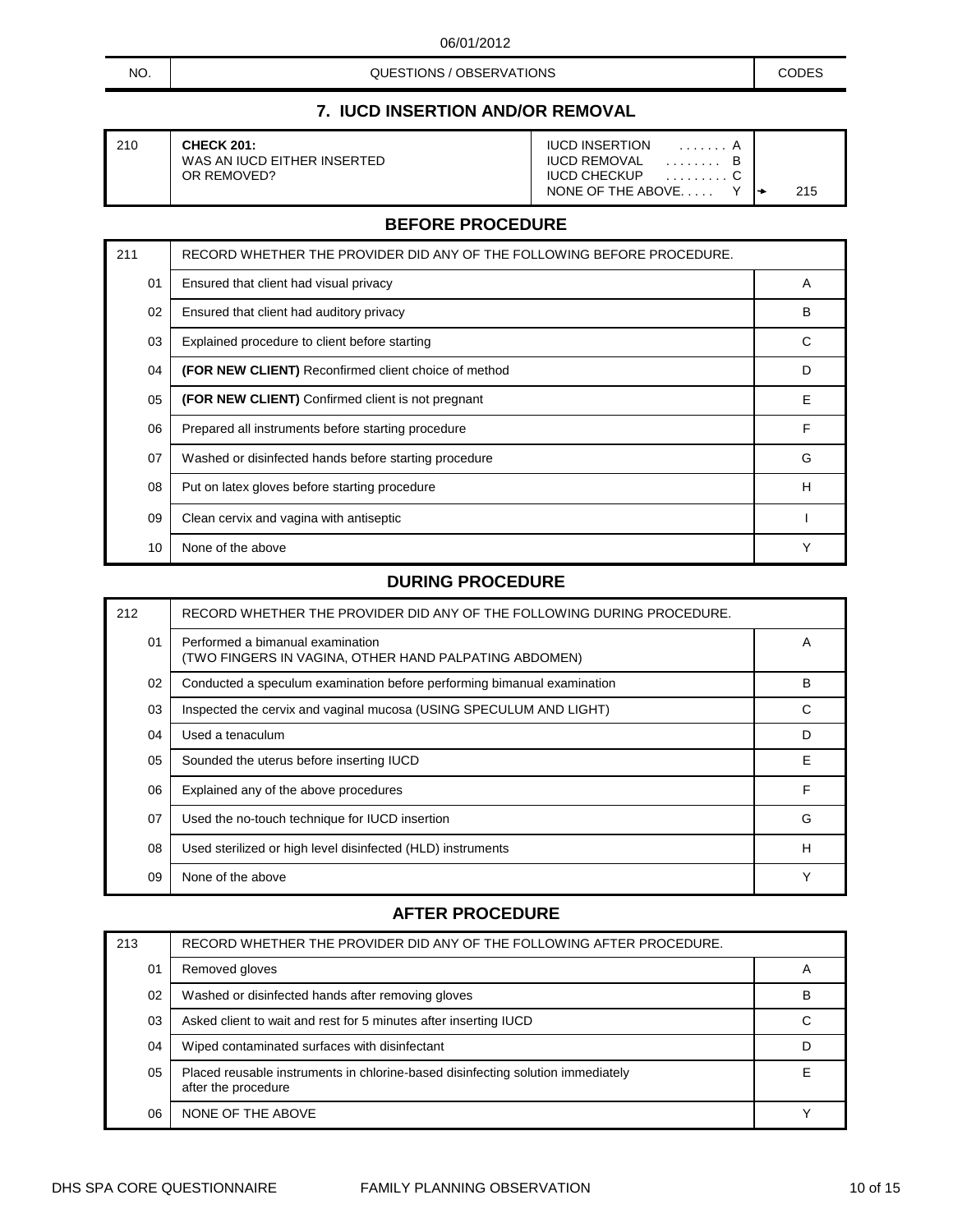#### NO. NO. NO. A CODES CONSUMING A CODES CODES CODES CODES AND CODES

# **CLIENT - PROVIDER INTERACTION**

| 214 | RECORD WHETHER THE PROVIDER DID ANY OF THE FOLLOWING AFTER PROCEDURE.                                                          |   |
|-----|--------------------------------------------------------------------------------------------------------------------------------|---|
| 01  | Client told that IUCD is good for up to 5 or 12 years                                                                          | A |
| 02  | Client instructed to return to the clinic 3 to 6 weeks after insertion or after first menses                                   | B |
| 03  | Client instructed to regularly check the strings after each menstruation                                                       | C |
| 04  | Client told she may experience side effects<br>(e.g., heavy bleeding for first few months, spotting, or mild abdominal cramps) | D |
| 05  | Client instructed to return to clinic if side effects persisted                                                                | Е |
| 06  | Client provided with a card stating the date IUCD was inserted and the follow-up date                                          | F |
| 07  | <b>(IF IUCD REMOVED):</b> Show the removed IUCD to client                                                                      | G |
| 08  | NONE OF THE ABOVE                                                                                                              | Υ |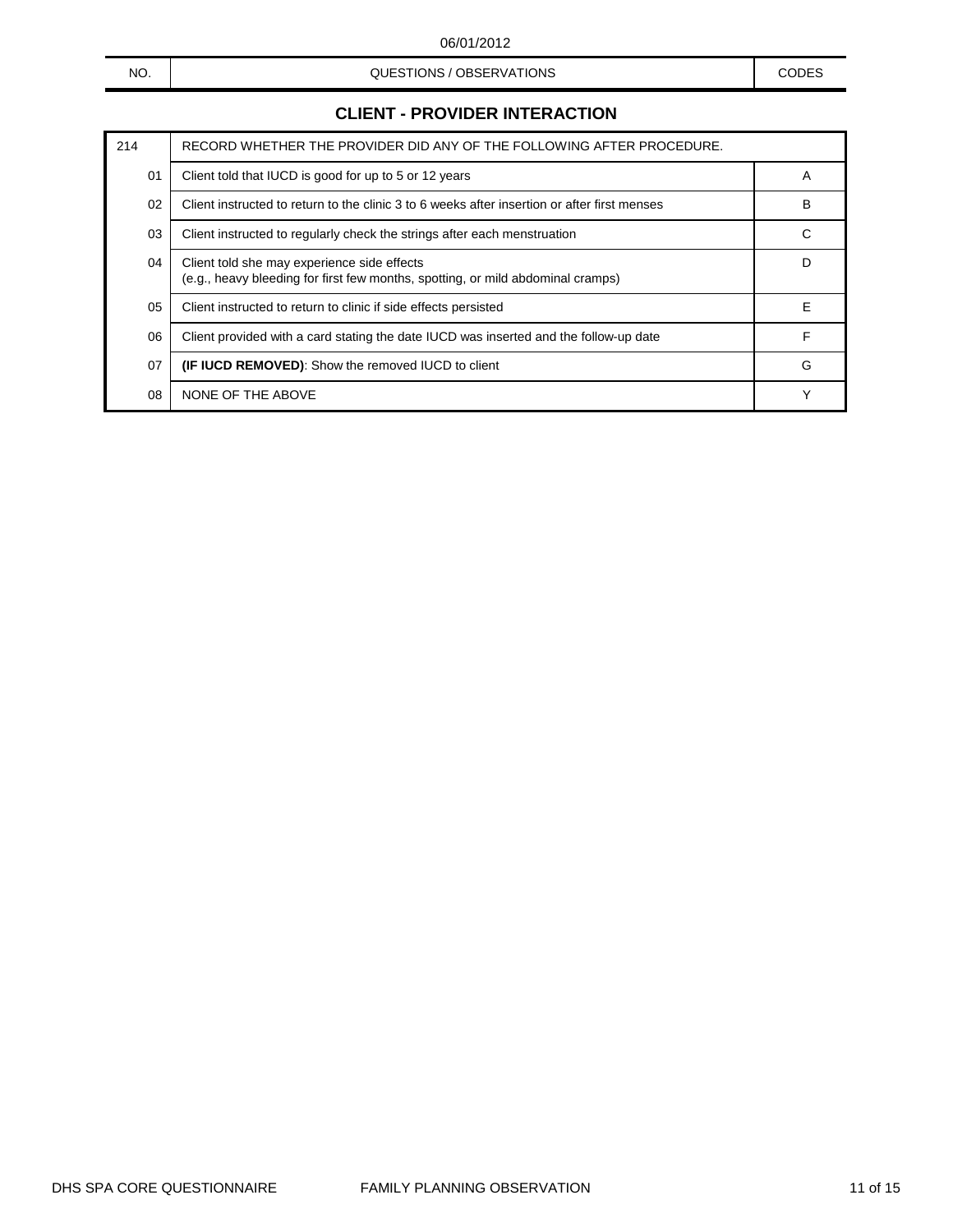NO. NO. CODES CONSTITIONS / OBSERVATIONS

# **8. INJECTABLE CONTRACEPTIVES**

| <b>CHECK Q201:</b><br>YES<br>215<br>WAS AN INJECTABLE CONTRACEPTIVE<br>NC<br>GIVEN? |
|-------------------------------------------------------------------------------------|
|-------------------------------------------------------------------------------------|

#### **CHECK Q201:** YES . . . . . . . . . . . . . . . . . . . . . . . 1  $\ldots \ldots \ldots \ldots$  . 2  $\rightarrow$  219

## **BEFORE PROCEDURE**

| 216 | RECORD WHETHER THE PROVIDER DID ANY OF THE FOLLOWING BEFORE PROCEDURE.                   |   |
|-----|------------------------------------------------------------------------------------------|---|
| 01  | (With a new client) Reconfirmed the client's choice of method                            | A |
| 02  | (With a new client) Verified that client was not pregnant                                | B |
| 03  | (Continuing client) Checked the client's card to ensure giving injection at correct time | С |
| 04  | Ensured visual privacy                                                                   | D |
| 05  | Ensured auditory privacy                                                                 | Е |
| 06  | Washed/disinfected hands before giving the injection                                     | F |
| 07  | Prepared injection in area with clean table or tray to set items on                      | G |
| 08  | None of the above                                                                        |   |

#### **DURING PROCEDURE**

| 217 | RECORD WHETHER THE PROVIDER DID ANY OF THE FOLLOWING DURING PROCEDURE         |   |
|-----|-------------------------------------------------------------------------------|---|
| 01  | (If using disposables) Used new syringe and needle from a sterile sealed pack | A |
| 02  | Opened new packet of syringe and needle                                       | B |
| 03  | Removed needle from multiple dose vial each time                              | C |
| 04  | Stirred or mixed the bottle before drawing dose (Depo)                        | D |
| 05  | Cleaned and air-dried the injection site before injection                     | Е |
| 06  | Drew back plunger before giving injection                                     | F |
| 07  | Allowed dose to self-disperse instead of massaging the site                   | G |
| 08  | None of the above                                                             | Υ |

| 218 | RECORD WHETHER THE PROVIDER DID ANY OF THE FOLLOWING AFTER THE PROCEDURE                               |                                                                             |  |
|-----|--------------------------------------------------------------------------------------------------------|-----------------------------------------------------------------------------|--|
| 01  | Disposed of sharps in puncture-resistant container (not overflowing or pierced)                        |                                                                             |  |
| 02  | Tell client not to massage injection site                                                              |                                                                             |  |
| 03  | Tell the client when to come back for her next injection                                               |                                                                             |  |
| 04  | None of the above                                                                                      |                                                                             |  |
| 219 | INDICATE WHETHER THE NEEDLE AND<br>SYRINGE WERE PROVIDED BY THE FACILITY<br>OR PROVIDED BY THE CLIENT. | <b>PROVIDED BY FACILITY</b><br><b>PROVIDED BY CLIENT</b><br>DON'T KNOW<br>8 |  |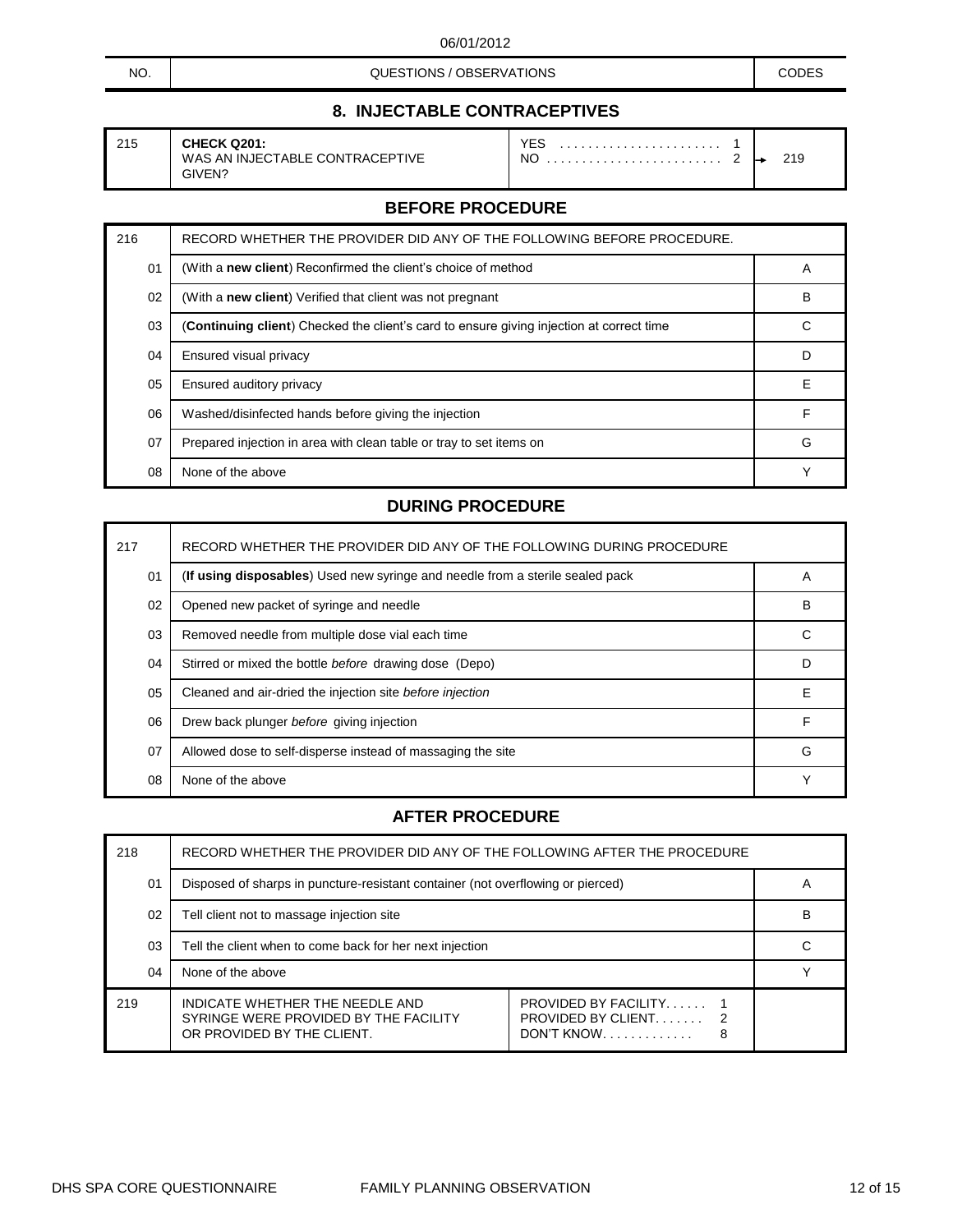NO. NO. NO. A CODES CONSUMING A CODES CODES CODES CODES AND CODES

# **9. IMPLANT INSERTION AND/OR REMOVAL**

| 220<br>CHECK 201: WERE IMPLANTS EITHER<br>INSERTED OR REMOVED? | <b>IMPLANT INSERTION.</b><br>IMPLANT REMOVAL<br>NONE OF THE ABOVE. |  | 301 |
|----------------------------------------------------------------|--------------------------------------------------------------------|--|-----|
|----------------------------------------------------------------|--------------------------------------------------------------------|--|-----|

#### **BEFORE PROCEDURE**

| 221 | RECORD WHETHER THE PROVIDER DID ANY OF THE FOLLOWING BEFORE PROCEDURE. |   |
|-----|------------------------------------------------------------------------|---|
| 01  | (With a new client) Reconfirmed the client's choice of method          | A |
| 02  | (With a new client) Verified that client was not pregnant              | в |
| 03  | Ensured visual privacy                                                 | C |
| 04  | Ensured auditory privacy                                               | D |
| 05  | Explained the procedure to client before starting                      | E |
| 06  | Prepared all instruments before the procedure                          | F |
| 07  | Used sterilized or high-level disinfected instruments                  | G |
| 08  | Washed/disinfected hands before the procedure                          | Н |
| 09  | Put on sterile gloves and maintain sterility during insertion          |   |
| 10  | None of the above                                                      | Υ |

#### **DURING PROCEDURE**

| 222 | RECORD WHETHER THE PROVIDER DID ANY OF THE FOLLOWING DURING PROCEDURE.    |   |
|-----|---------------------------------------------------------------------------|---|
| 01  | Cleaned skin where incision was made with antiseptic                      | A |
| 02  | Used sterile towel to protect area                                        | В |
| 03  | Used new or sterilized needle and syringe for local anesthetic            |   |
| 04  | Allowed time for local anesthetic to take effect prior to making incision |   |
| 05  | None of the above                                                         |   |

| 223            | RECORD WHETHER THE PROVIDER DID ANY OF THE FOLLOWING AFTER PROCEDURE.                                                                           |   |
|----------------|-------------------------------------------------------------------------------------------------------------------------------------------------|---|
| 0 <sub>1</sub> | Disposed of sharps in puncture-resistant containers                                                                                             | A |
| 02             | Wiped contaminated surfaces with disinfectant                                                                                                   | в |
| 03             | Placed instruments in a chlorine solution immediately after completing the procedure                                                            |   |
| 04             | Removed gloves                                                                                                                                  | D |
| 05             | Washed/disinfected hands after removing gloves                                                                                                  | F |
| 06             | Explained care of incision area and removal of the bandage                                                                                      | F |
| 07             | Discussed return visit to remove plaster                                                                                                        | G |
| 08             | Provided client with card stating date implant was inserted and date when the<br>lifespan of the implant will be completed (3 or 5 years later) | н |
| 09             | None of the above                                                                                                                               |   |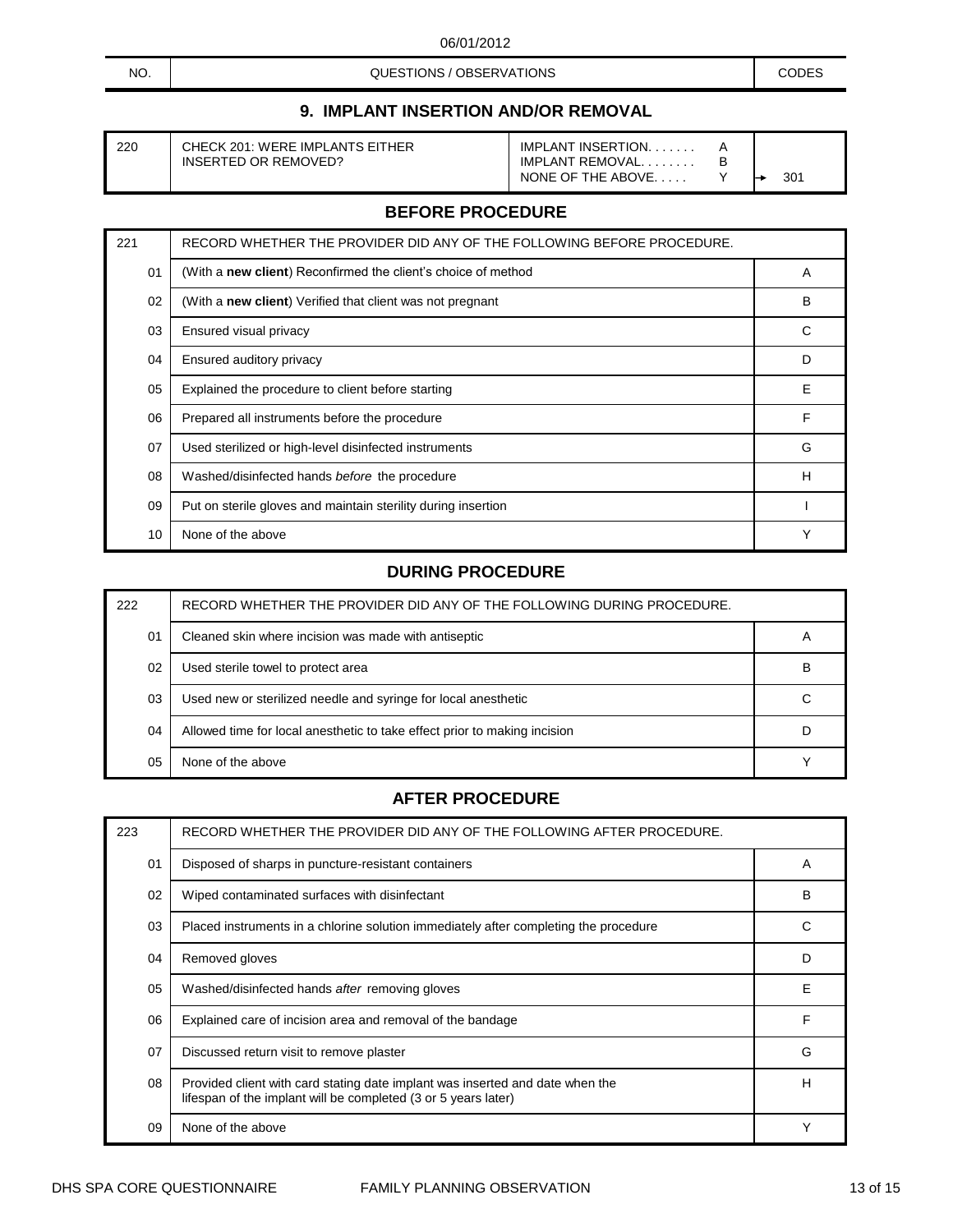### NO. NO. NO. A CODES CONSUMING A CODES CODES CODES CODES AND CODES

# **PROVIDER/CLIENT INTERACTION**

| 224 | RECORD WHETHER THE PROVIDER DID ANY OF THE FOLLOWING.                                                                       |   |
|-----|-----------------------------------------------------------------------------------------------------------------------------|---|
| 01  | Client instructed that the implant is good for 3-5 years<br>(# OF YEARS DEPENDS ON TYPE)                                    | A |
| 02  | Client told about possible menstrual changes and/or side effects                                                            | B |
| 03  | Client told about other (NON-MENSTRUAL) side effects such as nausea, weight<br>gain, or breast tenderness                   | C |
| 04  | Client instructed to return to clinic if side effects persisted                                                             | D |
| 05  | <b>(IN THE CASE OF REMOVAL):</b> Client shown each implant stick that was removed<br>and assured that all have been removed | Е |
| 06  | Provided client with a card stating date that implant was inserted and date when<br>implant should be removed               |   |
| 07  | None of the above                                                                                                           |   |